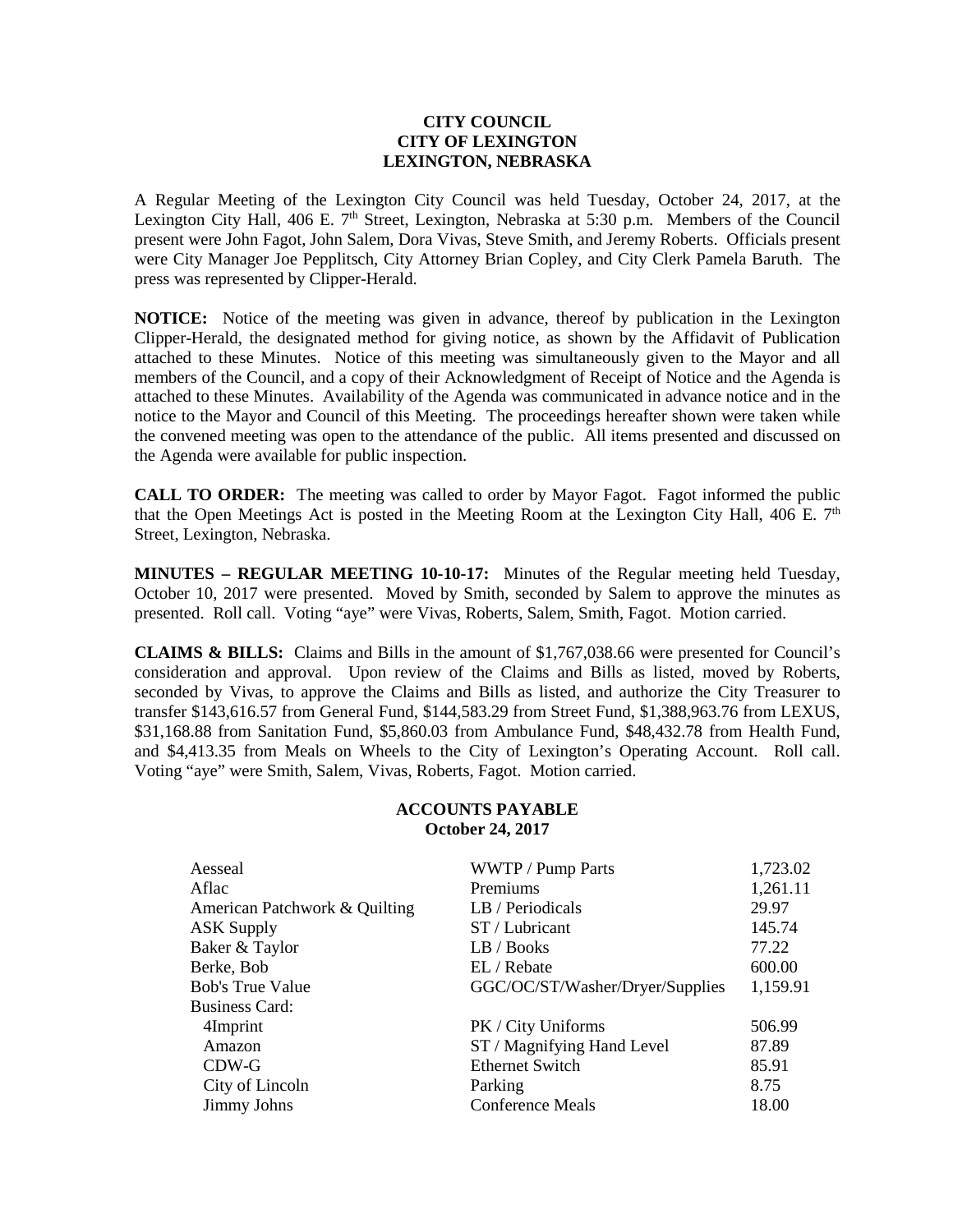| National League of Cities                 | Conference                                      | 790.00    |
|-------------------------------------------|-------------------------------------------------|-----------|
| <b>Nicks Gyros</b>                        | PD / Training Meals                             | 15.55     |
| Panda Express                             | PD / Training Meals                             | 18.67     |
| <b>Quill Corp</b>                         | Deposit Books                                   | 31.93     |
| SkillPath                                 | Training                                        | 480.95    |
| <b>USPS</b>                               | WR / Postage                                    | 95.00     |
| Cash-Wa Distributing                      | City Hall / MOW / ST / Food / Supplies 3,297.89 |           |
| Chesterman's                              | MOW / PK / Beverages                            | 310.40    |
| <b>Chief Ethanol</b>                      | EL / Rebate                                     | 44,316.00 |
| <b>Consolidated Management</b>            | PD / Academy Meals                              | 59.21     |
| Dan's Sanitation                          | <b>Sanitation Fees</b>                          | 2,204.80  |
| Davis Energy                              | Ambulance / FD / PK / ST / Fuel                 | 2,200.16  |
| Demco                                     | LB / Books                                      | 212.06    |
| Dutton-Lainson                            | EL / Meter Hubs                                 | 59.49     |
| <b>Eakes Office Solutions</b>             | LB / Office Supplies                            | 26.96     |
| Eilers Machine & Welding                  | WWTP / Equipment Repair                         | 155.00    |
|                                           | Ambulance / Medicare Fee                        | 560.00    |
| <b>EMS Billing Services</b>               |                                                 |           |
| <b>Energy Pioneer Solutions</b>           | <b>EPS</b> Payments                             | 2,238.81  |
| Eustis Body Shop                          | PD / Vehicle Repair                             | 1,378.48  |
| <b>Fagot Refrigeration</b>                | OC / Light Repair                               | 296.40    |
| Fairfield Inn                             | PD / Training Lodging                           | 379.80    |
| Fastenal                                  | WWTP / Pump Parts                               | 29.32     |
| Feltes, Tom                               | EL / Rebate                                     | 1,050.30  |
| Gale/Cengage                              | LB / Books                                      | 263.70    |
| Galls                                     | PD / Uniform                                    | 61.17     |
| <b>GIS Workshop</b>                       | Web Subscription                                | 3,600.00  |
| Hach Co                                   | WWTP / Testing Supplies                         | 1,531.36  |
| Harris, Doug                              | EL / Rebate                                     | 600.00    |
| <b>Health Claims Fund</b>                 | Claims                                          | 46,991.84 |
| <b>Hiland Dairy</b>                       | <b>MOW</b> / Dairy Products                     | 445.24    |
| <b>HOA Solutions</b>                      | WR / Tower Pump Rental                          | 2,179.00  |
| Holbein, Dahlas                           | <b>Truck Maintenance/Repairs</b>                | 1,000.00  |
| Holmes Plbg & Htg                         | WR / Tubing Cutter                              | 24.08     |
| IGS Solar                                 | EL / Power Purchase                             | 37,900.07 |
| Ingram                                    | LB / Books                                      | 261.36    |
| Intellicom                                | <b>Computer Services</b>                        | 1,763.50  |
| Jamie's Garage                            | ST / Sprayer Repair                             | 75.00     |
| Johnny On The Spot                        | Cemetery / PK / Rentals                         | 325.00    |
| Johnstone Supply                          | City Hall / OC / Air Filters                    | 328.80    |
| K Lawn                                    | PK / Lawn Care                                  | 117.51    |
| <b>Lexington Newspapers</b>               | Publications                                    | 153.78    |
| Lexus                                     | <b>Utilities</b>                                | 31,623.45 |
| Martin Electric                           | FD / Electrical Repairs                         | 174.13    |
| Mead Lumber                               | AC/Cemetery/City Hall/Supplies/Paint            | 109.62    |
| Micro-Marketing                           | LB / Books                                      | 351.83    |
| Miller & Associates                       | <b>Professional Services</b>                    | 6,865.77  |
| <b>Municipal Supply</b>                   | EL / WR / Couplings / Valve Boxes               | 2,495.80  |
| <b>National Patent Analytical Systems</b> | PD / Data Meter Parts                           | 101.87    |
| Nebraska Environmental Products           | ST / Sweeper Brooms                             | 1,790.04  |
| Nebraska Library Commission               | LB / NE Subscription                            | 1,014.60  |
|                                           | ST / Grader Blades / Repairs                    | 3,014.94  |
| Nebraska Machinery                        |                                                 |           |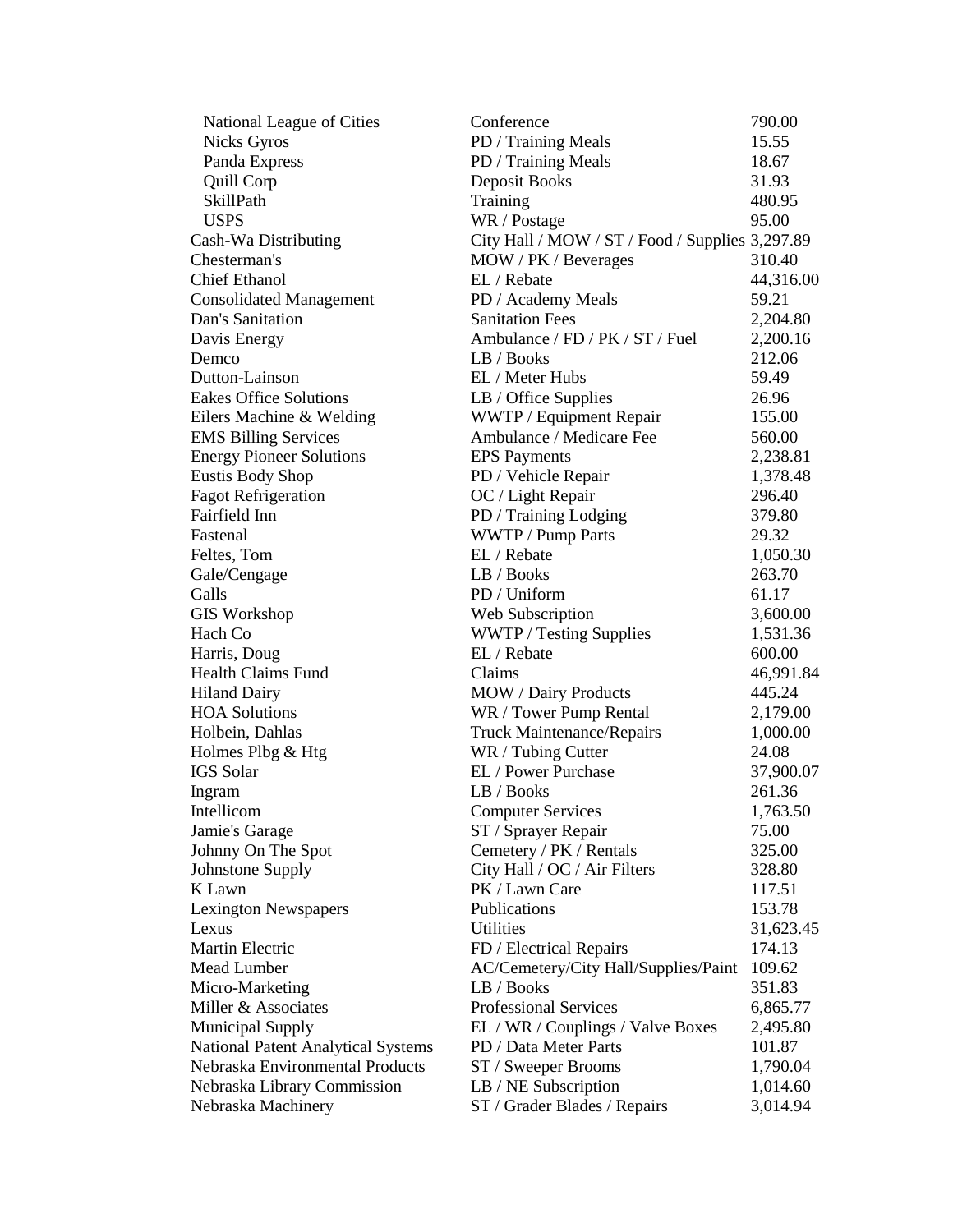| NE Public Health Environmental Lab | WR / Water Testing                         | 233.00       |
|------------------------------------|--------------------------------------------|--------------|
| Nebraska Public Power District     | Power Purchase / O & M                     | 1,122,505.75 |
| Nebraskaland Tire                  | PK / ST / WR / Maintenance / Repairs       | 807.97       |
| Nunez, Luis                        | PD / Police Academy Mileage                | 175.48       |
| OCLC Inc                           | LB / Subscription                          | 136.44       |
| <b>Orthman Community YMCA</b>      | Memberships                                | 921.00       |
| Overton Sand & Gravel              | ST / Sand                                  | 311.70       |
| Plum Creek Market                  | GGC / Appreciation Banquet/Produce         | 283.12       |
| Primary Electric                   | WWTP / Motor Repair                        | 50.00        |
| <b>Raynor Garage Doors</b>         | FD / Door Repair                           | 648.70       |
| <b>RDO Truck Centers</b>           | ST / Truck Repair                          | 1,343.17     |
| Route 30 Grafix                    | ST / WR / Uniforms                         | 1,452.84     |
| S & W Auto Parts                   | PK/ST/WR/Fuses/Brake Fluid/Bushing         | 76.38        |
| <b>Service Master</b>              | <b>Janitorial Services</b>                 | 5,165.25     |
| Sirchie                            | PD / Evidence Supplies                     | 244.57       |
| Spectrum                           | Cable Service                              | 23.56        |
| Storey Kenworthy / Matt Parrott    | Lexus / Envelopes                          | 264.53       |
| Tagge, Darold                      | ST / Highway Services                      | 2,000.00     |
| The Thompson Co                    | MOW / Food / Supplies                      | 902.64       |
| TO Haas Tire & Auto                | Cemetery / PK / ST / Tire Repair           | 67.83        |
| Todd Wilson, P.C.                  | Professional Fees                          | 1,200.00     |
| <b>Tyler Technologies</b>          | <b>Utility Billing Fees</b>                | 1,219.70     |
| Village Uniform                    | GGC / Janitorial Supplies                  | 55.84        |
| Walmart                            | LB/PD/ST/Office Spls/Uniform Tees          | 530.52       |
| Baker & Taylor                     | LB / Books                                 | 179.59       |
| <b>Consolidated Management</b>     | PD / Academy Meals                         | 88.87        |
| Dan's Sanitation                   | <b>Sanitation Fees</b>                     | 31,168.88    |
| Davis Energy                       | PK / ST / Fuel                             | 1,548.43     |
| Eakes Office Supplies              | PD / Office Supplies                       | 177.01       |
| Electrical Engineering & Equipment | AC/EL/ Light Clips/Sealer/Conduit          | 1,593.36     |
| <b>Eustis Body Shop</b>            | PD / Vehicle Repair                        | 4,952.92     |
| Fastenal                           | WWTP / Pump Parts                          | 15.88        |
| Gale/Cengage                       | LB / Books                                 | 115.30       |
| <b>Great Western Bank</b>          | Bobcat Loader/Cat Loader Loan Pymts        | 46,258.79    |
| Home Federal Bank                  | SW 1st Addition Loan Payment               | 66,528.30    |
| John Deere Financial               | Cem/PK/ST/Tractor & Mower Repairs 1,351.68 |              |
| Kratzer Electric                   | ST / Emergency-Exit Light                  | 248.16       |
| Lexington City Payroll Account:    |                                            |              |
| Payroll                            | Wages                                      | 137,966.71   |
| Social Security                    | Employer Portion / FICA Med                | 10,263.69    |
| Union Bank & Trust                 | <b>Employer Portion / Pension</b>          | 4,279.19     |
| Union Bank & Trust                 | <b>Police Pension</b>                      | 2,819.74     |
| <b>ICMA</b>                        | <b>City Manager Pension</b>                | 876.35       |
| Lexington, City of                 | <b>Franchise Fees</b>                      | 84,333.87    |
| <b>Municipal Supply</b>            | WR / Lid                                   | 47.38        |
| Nebraska Machinery                 | ST / Front-End Loader Repair               | 1,807.71     |
| Nebraska Safety & Fire Equipment   | PK / Alarm Inspection                      | 135.00       |
| <b>Olsson Associates</b>           | Professional Fees / SW 1st Addition        | 17,909.22    |
| S & W Auto Parts                   | ST / Impact Wrench Coupling                | 20.99        |
| Service Master                     | <b>GGC</b> / Floor Maintenance             | 78.75        |
| <b>TASC</b>                        | <b>Administration Fees</b>                 | 179.83       |
|                                    |                                            |              |